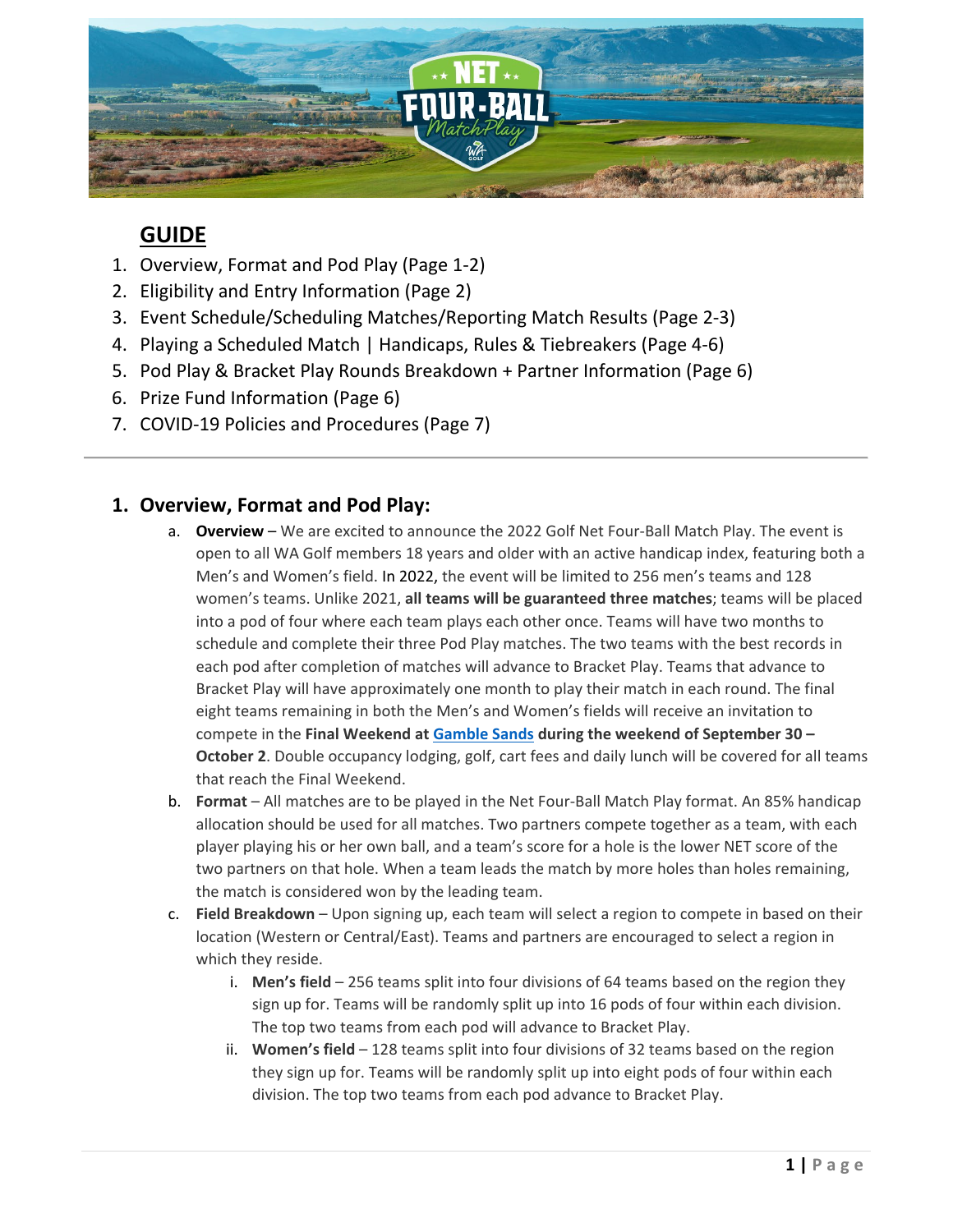

d. **Pod Play: NEW IN 2022! –** A random draw will place each team into a pod of four teams within their division. All teams are required to play each team in their pod once. After all matches are played, the two teams with the best records in each pod will advance to Bracket Play. (See below for tiebreaker information)

## **2. Eligibility and Entry Information:**

- a. **Eligibility** Entries are open to teams of male and female amateur golfers who have an up-todate USGA Handicap Index issued by Washington Golf. Men's field players must reach their 18<sup>th</sup> birthday by April 1, 2022 and Women's field players must reach their 18<sup>th</sup> birthday by May 1, 2022.
	- i. **All Entries Open** Monday, January 31, 2022. Entries will be accepted according to the time of receipt. Waitlists will be available when filled.
	- ii. **Men's Entry Deadline** Monday, March 28, 2022 at 4:30 p.m.
	- iii. **Women's Entry Deadline** Monday, April 25, 2022 at 4:30 p.m.
- b. **Entry Information** \$150 per team
	- i. **Includes** Two tee prizes, one for each player. \$10,000 Merchandise Payout (based on full Men's and Women's fields) awarded to teams reaching the semifinals and finals in each of the four divisions. Each of the final eight Men's and Women's teams will receive an invitation to compete in the all-inclusive Final Weekend at Gamble Sands during the weekend of September 30-October 2. **Note:** The individual that completes registration for the team will receive the package with tee prizes.
	- ii. **Playing Matches/Green Fees** All players are responsible for covering their own green fees during each match. Matches should be played at a mutually agreed upon course, public or private. Players are encouraged to check out [wagolfpass.com](http://wagolfpass.com/) for discounted greens fees across the state. Teams that advance to the Final Weekend will have their green fees covered at Gamble Sands.
	- iii. **Refunds** No refunds will be issued after the close of entries.

### **3. Event Schedule/Scheduling Matches/Reporting Match Results:**

- **a. Event Schedule** The following dates are the windows in which matches are to be completed. Matchups will be sent out at the beginning of each round. Each team has two months to complete their three Pod Play matches and approximately one month to complete each Bracket Play Match.
	- **i. Men's Schedule:**
		- 1. **Pod Play:** April  $1^{st}$  May  $31^{st}$
		- 2. **Bracket Play Round 1:** June 1-30
		- 3. **Bracket Play Round 2:** July 1-31
		- 4. **Bracket Play Round 3:** August 1-31
		- 5. **Bracket Play Round of 16:** September 1-25
		- 6. **Quarterfinals:** Friday, September 30<sup>th</sup> at Gamble Sands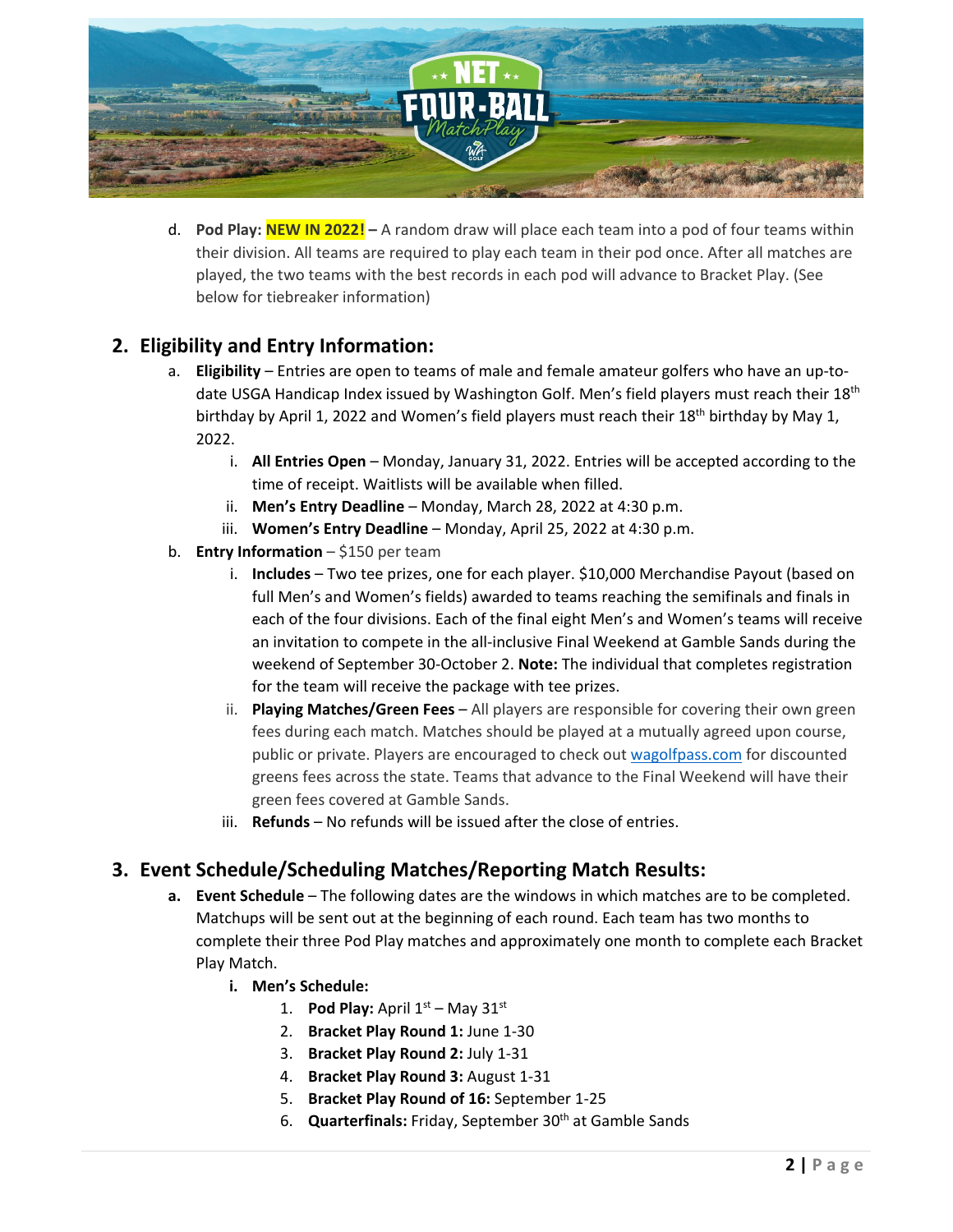

- 7. **Semifinals:** Saturday, October 1<sup>st</sup> at Gamble Sands
- 8. **Final matches:** Sunday, October 2nd at Gamble Sands
- **ii. Women's Schedule:**
	- 1. **Pod Play:** May  $1^{st}$  June  $30^{th}$
	- 2. **Bracket Play Round 1:** July 1-31
	- 3. **Bracket Play Round 2:** August 1-31
	- 4. **Bracket Play Round of 16:** September 1-25
	- 5. **Quarterfinals:** Friday, September 30<sup>th</sup> at Gamble Sands
	- 6. **Semifinals:** Saturday, October 1<sup>st</sup> at Gamble Sands
	- 7. **Final matches:** Sunday, October 2nd at Gamble Sands
- **iii. Final Weekend at Gamble Sands – September 30 – October 2, 2022:**
	- 1. The final eight teams in both the Men's and Women's fields will advance to the all-inclusive Final Weekend at [Gamble Sands.](https://gamblesands.com/)
	- 2. Two nights lodging (*Friday and Saturday*) in a double occupancy room at th[e Inn](https://www.gamblesands.com/lodging)  [at Gamble Sands](https://www.gamblesands.com/lodging) will be covered by WA Golf for each team*.*
	- 3. Golf and Cart fees will be provided for each team each day.
	- 4. Lunch or Breakfast will be provided each day.
	- 5. Awards will be provided to all Final Weekend Players.

#### **b. Scheduling Matches:**

- i. At the start of Pod Play, WA Golf Staff will email all four teams in the pod to exchange contact information. Men's teams will have from April  $1<sup>st</sup>$  – May 31<sup>st</sup> to schedule, play and report their three Pod Play matches. Women's teams will have from May  $1<sup>st</sup> - June$ 30<sup>th</sup> to schedule, play and report their three Pod Play matches. Each team will play one match against each other team in their pod. The two teams with the best records in each pod after the completion of matches will advance to Bracket Play. The team with the best pod record will be the one seed, the team with the second best record will be the two seed. **NOTE**: All matches should be scheduled within 30 days of the start of Pod Play.
- ii. At the start of each Bracket Play round, WA Golf Staff will email the teams facing each other to exchange contact information. Teams will have approximately one month to schedule, play and report their match from each round. The winning team will advance to the next round and the losing team will be eliminated.
- iii. If teams in a match cannot decide on a course, WA Golf Staff will choose a centrally located course for the match. If a date cannot be decided on and if a match is not played, the match will be decided by a coin flip by WA Golf Staff.

#### **c. Reporting Match Results**

i. A match will be considered final after it is [reported to WA Golf Staff](https://wagolf.org/play/net-four-ball-match-play/submit-match-results/) through the online [submission form on the WA Golf website.](https://wagolf.org/play/net-four-ball-match-play/submit-match-results/) Players **must upload a picture of the match scorecard** to the form for verification purposes.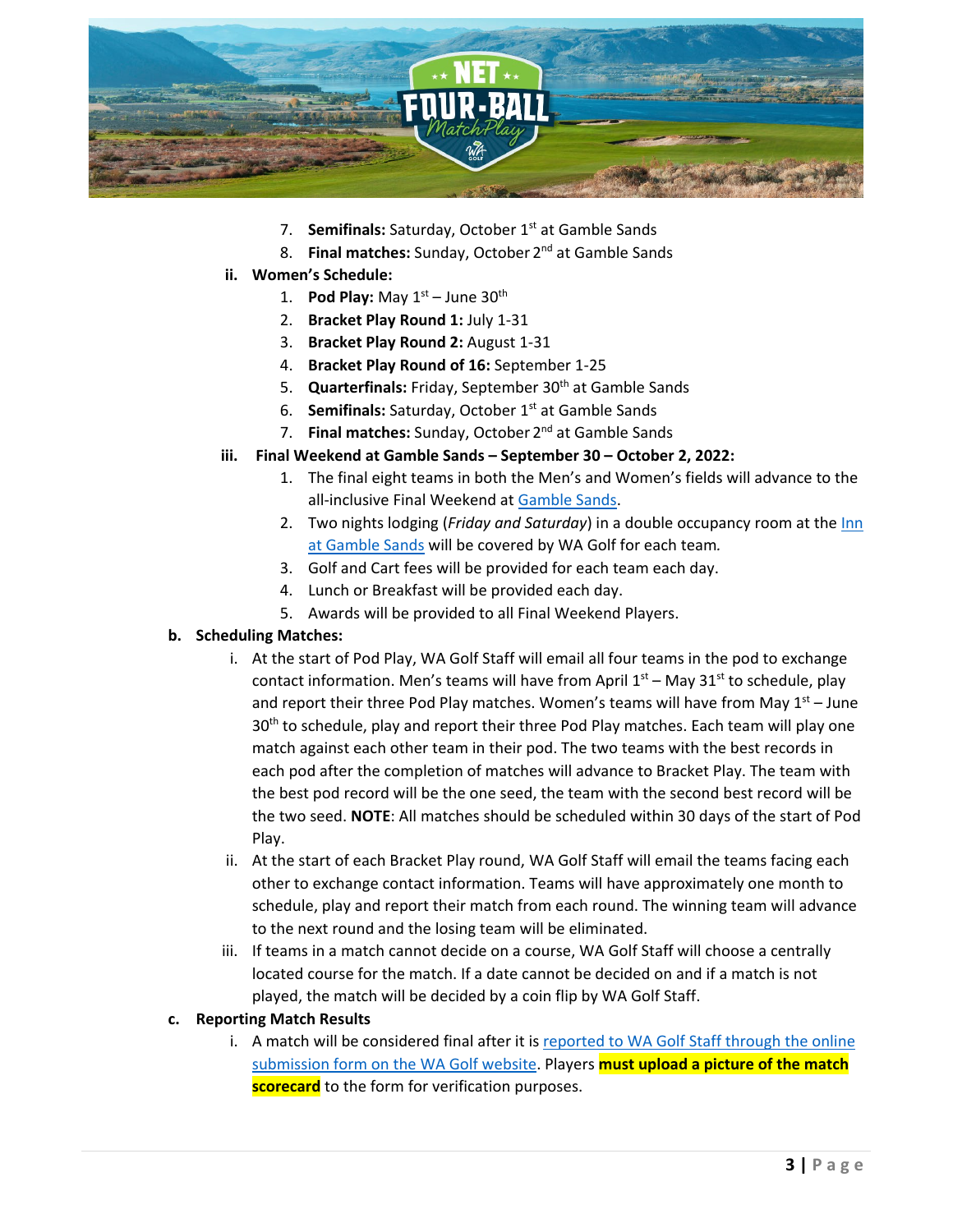

### **4. Playing a Scheduled Match | Handicaps & Rules & Tiebreakers:**

- a. Players are encouraged to arrive at the course at least 20 minutes prior to their tee time for the match.
- b. **Handicaps**  Handicap Indexes will be used as they stand on the day of the match. All players will choose the set of tees they would like to play from. *Players will receive 85% of their course handicap for net scoring*. All matches will be played off the low Playing Handicap in the group. Here is an example of playing off the low Playing Handicap (P.H.):

*Torrin's P.H. of 3 is the lowest in the group, so his Shots Off (S.O.) becomes zero, meaning he will not be receiving any strokes in the match. Vincent's P.H. is 14, which is 11 more than Torrin's, meaning his S.O. is 11. Vincent will receive one stroke on handicap holes 1 through 11. Adam's P.H. is 4, which is 1 more than Torrin's, meaning his S.O. is 1. Adam will receive one stroke on handicap hole 1. Collin's P.H. is 17, which is 14 more than Torrin's, meaning his S.O. is 14. Collin will receive one stroke on handicap holes 1 through 14.*

The **GHIN Mobile App must be used** to determine playing handicaps from each player's selected tee. **[PLEASE REFERENCE THE HANDICAP CALCULATOR GUIDE](https://wagolf.org/wp-content/uploads/2022/01/WA-Golf-N4B-Handicap-Calculator-Guide.pdf)**

- c. **Match Tiebreakers**  *No match may end in a tie.* Players are encouraged to settle on a potential tiebreaker scenario **BEFORE** playing their match. Some recommendations are as follows:
	- i. *Play extra holes until a winner is determined* any match that is tied after 18-holes should check with the golf course to see if they can continue playing extra holes until a winner is decided (same stroke allocation).
	- ii. *Play another match* if a match is tied after 18-holes, players may choose to play a second match on a future date to decide a winner. This match must be completed prior to the round deadline.
	- iii. *Flip a tee* players may flip a tee to determine the winning team.
	- iv. *Allow WA Golf Staff to decide* if players cannot settle on tiebreaker, WA Golf Staff will flip a coin to determine the winning team.
- d. **Pod Play Tiebreakers** Each team will play one match against each other team in their pod. The two teams with the best records in each pod after the completion of all matches will advance to Bracket Play. The team with the best record will be the 1 seed, the team with the second-best record will be the 2 seed. If there is a tie, the tie will be broken using the following procedures:
	- i. Head-to-head matchup
	- ii. If three teams have identical records: **The best +/- differentials will advance**. (Example: Team 1 | Match 1: Wins 3&2 (+3) | Match 2: Loses in 24 HOLES (-1) | Match 3: Wins 6&5) (+6) | 3-1+6= 8 | **Team 1 Differential = +8**
	- iii. If three teams are tied and two of them have identical  $+/-$  differentials, revert to headto-head to break tie.
	- iv. If three teams are tied and all have identical +/- differential, WA Golf Staff will blind draw from hat:
		- *1. Example of pod standings with three-way and two-way ties:*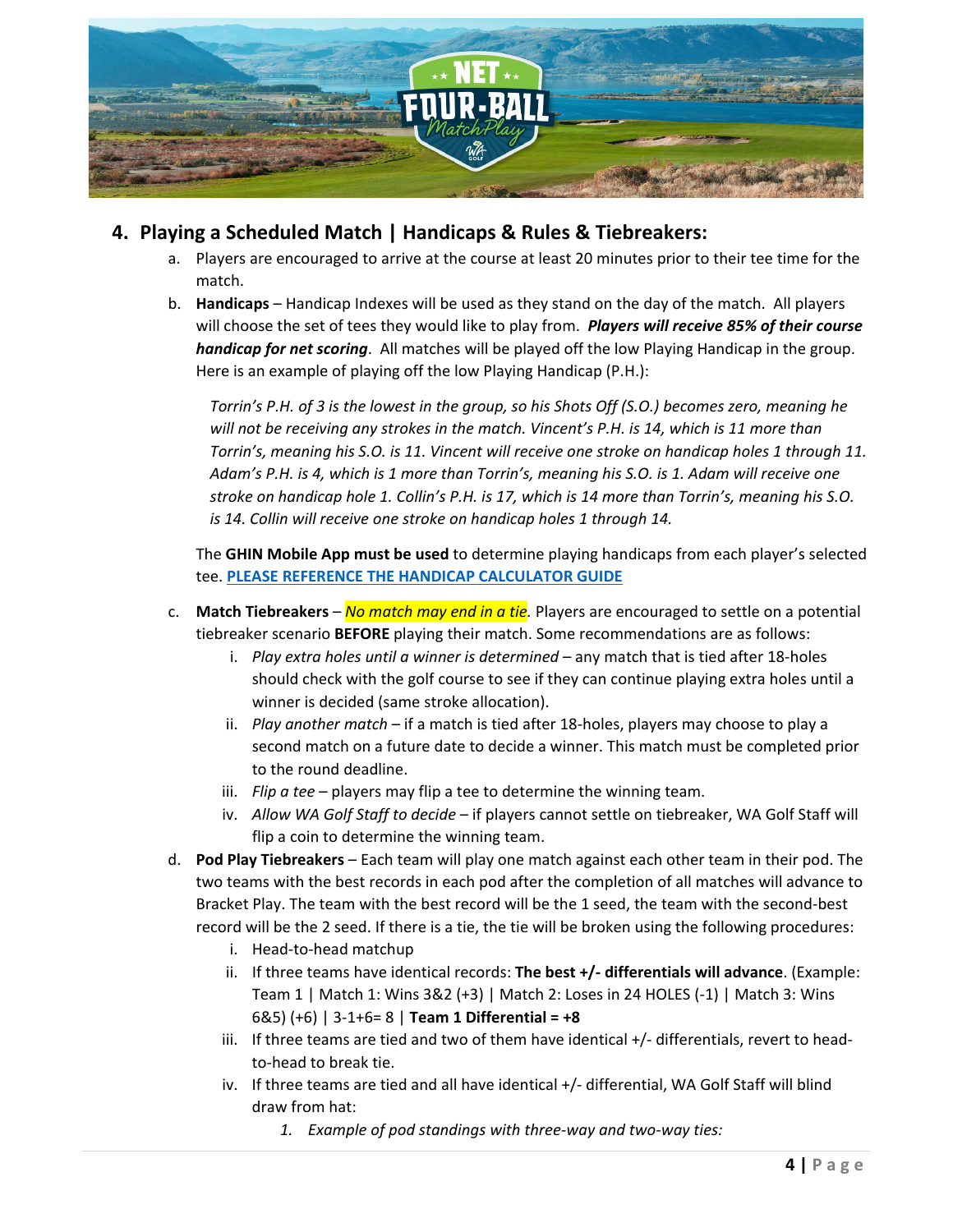

- *a. 3-0 | 1-2 | 1-2 | 1-2 b. 2-1 | 2-1 | 2-1 | 0-3 c. 2-1 | 2-1 | 1-2 | 1-2*
- v. Forfeits and coin flips:
	- 1. Forfeits will be treated as a 3&2 loss for the team that forfeits.
	- 2. Teams that win by coin flip will be given a 1 up result.
- e. **Partner Substitutions** Partner Substitutions **WILL NOT** be permitted after the entry deadline. If an injury or illness effects a player's ability to play in a match, the match may be rescheduled if time allows. If time does not allow, the match should be played with one team missing a player.
- f. **Suspension of play due to weather or darkness** If both teams mutually agree to suspend their match due to inclement weather, lightning, darkness or any other complication, and the match cannot be resumed on the same day – teams involved should attempt to reschedule to another day IF less than 9-holes have been completed. If teams are unable to find a makeup date before the window closes, use the following steps to decide the winner:
	- i. **IF NINE OR MORE HOLES HAVE BEEN PLAYED** The team holding the lead at the time of suspension wins the match.
	- **II. IF LESS THAN 9-HOLES PLAYED OR THE MATCH IS TIED Coin flip by WA Golf Staff will** determine winner.
- g. **Resolving Rules Situations** All players are encouraged to download the **USGA Rules of Golf App.** In match play, if a member of the committee is not available to resolve the situation, **players are encouraged to resolve rules situations by agreement** using their best understanding of the rules [\(Rule 20.1b\)](https://www.usga.org/content/usga/home-page/rules/rules-2019/rules-of-golf/rule-20.html).
- h. **Event Committee** WA Golf Staff will make final decisions on any rules conflicts or scheduling conflicts between the two teams involved.
- i. **Contact Staff** Any issues should be directed to the WA Golf staff member representing your division:
	- i. **West 1:** Collin Westwood | [cwestwood@wagolf.org](mailto:cwestwood@wagolf.org)
	- ii. **West 2:** Torrin Westwood | twestwood@wagolf.org
	- iii. **West 3:** Audrey Orem | [aorem@wagolf.org](mailto:aorem@wagolf.org)
	- iv. **Central/East:** Vinny Fiorino | vfiorino@wagolf.org
- j. **Posting Scores** All scores should be posted on the day of play. Teams are subject to penalty scores if they are not posting their individual score for each match.
	- i. The game of golf is based on the premise that a golfer will play as well as he/she can. Under the World Handicap System, a player is required to record a score for any hole not finished or not played under the Rules of Golf, and to adjust any hole score when it is higher than Net Double Bogey.
	- ii. Each player who participates in the WA Golf Net Four-Ball Match Play must record a score for the round played. Scores shall be posted in accordance with the procedures outlined in the World Handicap System for Four-Ball and Match Play tournaments. All scores should be posted as **Competition scores.**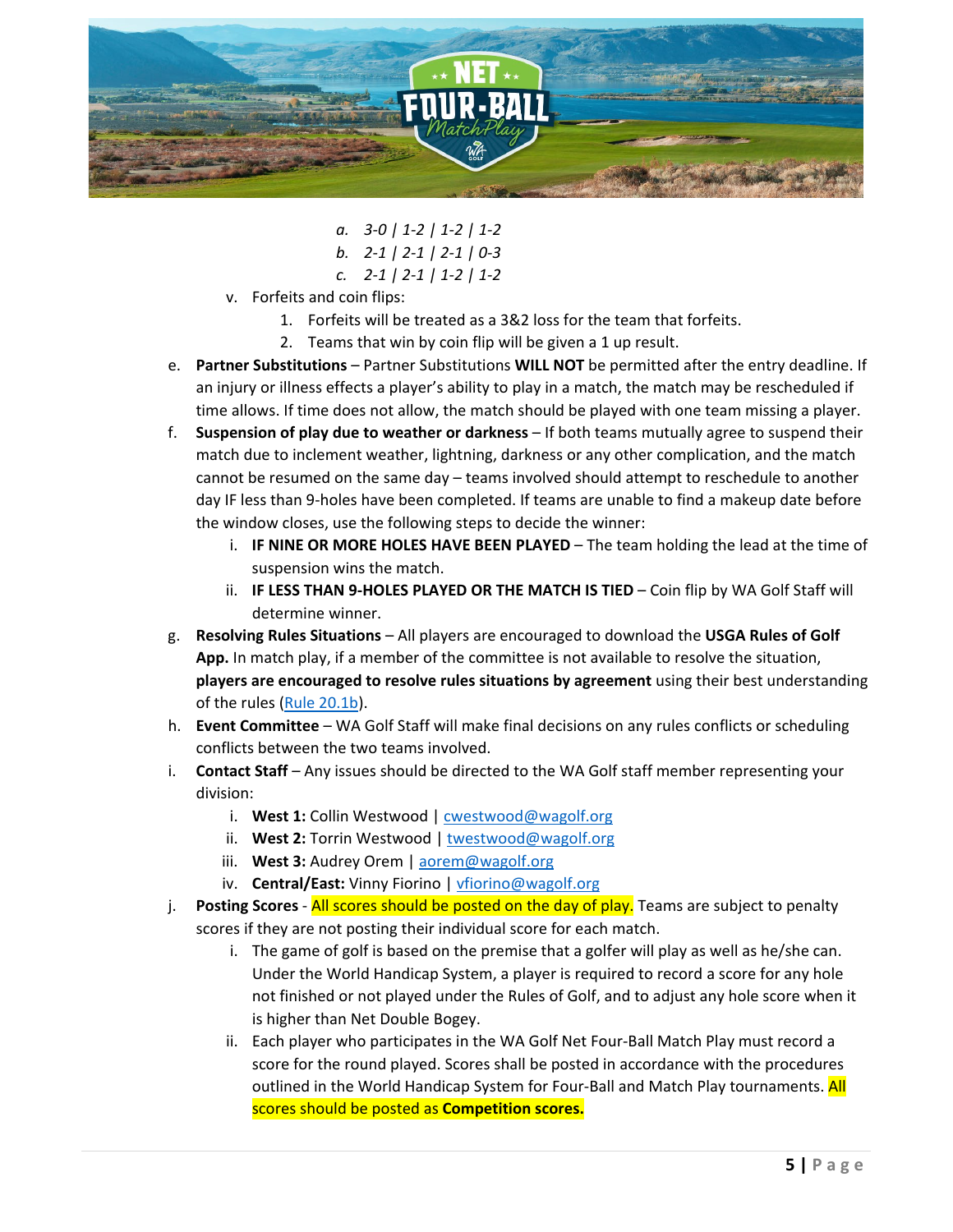

- iii. **INCOMPLETE ROUNDS** In the event a match is finished before 18-holes are played, the round is deemed to be complete. If players decide to "finish the round" they must continue to abide by the Rules of Golf and World Handicap System. If players decide not to "finish the round", Net Par must be taken for any that isn't played. "Net Par" is the score to be posted for handicapping purposes (equal to par plus any handicap strokes the player would be entitled to receive on that particular hole).
- iv. **LESS THAN 14-HOLES PLAYED** If a match is closed out before 14-holes are played, a 9 hole score must be posted.
- v. **INCOMPLETE HOLES** If a player starts a hole but does not complete the hole, or is conceded a stroke, the player must record, for handicap purposes, the most likely score that they would have made on the hole.

### **5. Pod Play & Bracket Play Rounds Breakdown + Partner Information:**

- a. Upon signing up, each team will select a region to compete in based on their location (West or Central/East). Teams and partners are encouraged to register in the area in which they reside.
- b. **Pod Play** Each team will be randomly placed in a pod within their division.
	- i. Men's field: 256 total teams
		- 1. Four divisions: West 1, West 2, West 3 and Central/East
		- 2. 16 pods per division
		- 3. Four teams per pod
		- 4. Top two teams advance from each pod to Bracket Play
	- ii. Women's field: 128 total teams
		- 1. Four divisions: West 1, West 2, West 3 and Central/East
		- 2. Eight pods per region
		- 3. Four teams per pod
		- 4. Top two teams advance from each pod to Bracket Play
- c. **Bracket Play Rounds** In the first round of Bracket Play, top-seeded teams from each pod will play second-seeded teams from another pod. Single elimination Net Four-Ball Match Play will take place until the Final Weekend at Gamble Sands – (all Final Weekend teams are guaranteed three matches at Gamble Sands).
- d. **Partner Information** Only men may play in the Men's field and only women may play in the Women's field. Both partners must be members of Washington Golf. Partners are encouraged to live within a reasonable distance of each other, but are not required to do so.

### 6. **Prize Fund Information**

- a. \$10,000 merchandise payout based on a full field of 256 Men's and 128 Women's teams.
- b. The final payout will be announced at the beginning of Bracket Play for each division.